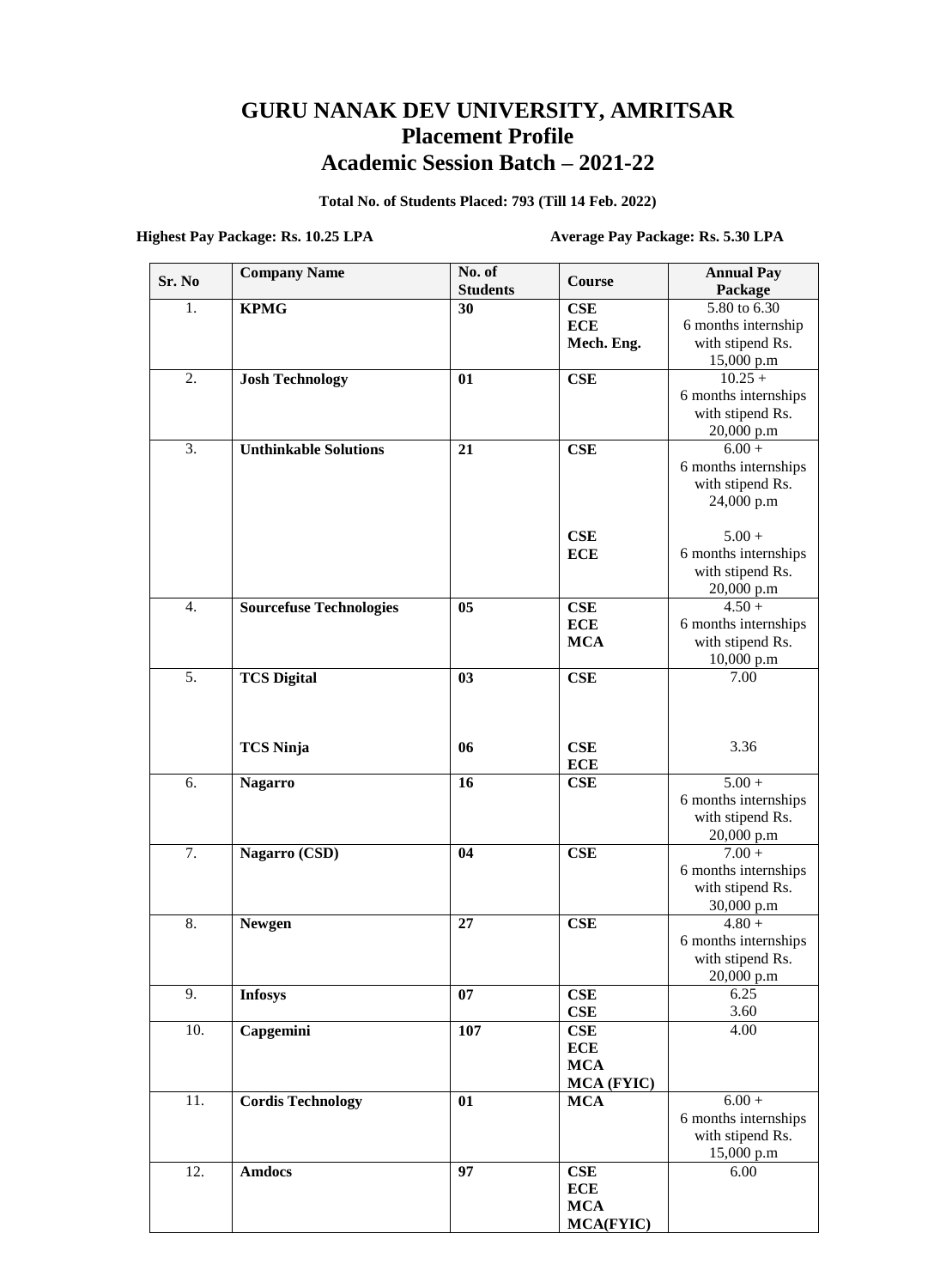| 13. | <b>Accenture Advanced ASE</b> | 17             | <b>CSE</b>                       | 6.50                                     |
|-----|-------------------------------|----------------|----------------------------------|------------------------------------------|
|     |                               |                | <b>ECE</b>                       |                                          |
|     |                               |                |                                  |                                          |
|     |                               |                |                                  |                                          |
|     | <b>Accenture ASE</b>          | 66             | CSE                              | 4.50                                     |
|     |                               |                | <b>ECE</b>                       |                                          |
|     |                               |                | Mech. Engg.<br><b>MCA (FYIC)</b> |                                          |
|     |                               |                | <b>MCA</b>                       |                                          |
| 14. | <b>Virtusa</b>                | 01             | CSE                              | 4.00                                     |
|     |                               |                |                                  |                                          |
| 15. | <b>Pepcoding Education</b>    | 01             | <b>CSE</b>                       | $9.00 +$                                 |
|     |                               |                |                                  | 6 months internships                     |
|     |                               |                |                                  | with stipend Rs.                         |
|     |                               |                |                                  | 22,000 p.m                               |
| 16. | PwC                           | 20             | CSE<br><b>ECE</b>                | $6.00 +$<br>6 months internships         |
|     |                               |                |                                  | with stipend Rs.                         |
|     |                               |                |                                  | 35,000 p.m                               |
| 17. | <b>TCS Digital</b>            | 01             | <b>ECE</b>                       | 7.00                                     |
|     |                               |                |                                  |                                          |
|     |                               |                |                                  |                                          |
|     |                               |                |                                  |                                          |
|     | <b>TCS Ninja</b>              | 35             | CSE                              | 3.36                                     |
|     |                               |                | <b>ECE</b>                       |                                          |
|     |                               |                | Mech. Eng.<br>M.Tech. CSE        |                                          |
|     |                               |                | <b>MCA (FYIC)</b>                | 3.53                                     |
|     |                               |                | <b>MCA</b>                       |                                          |
| 18. | <b>Wipro Elite</b>            | 46             | CSE                              | 3.50                                     |
|     |                               |                | <b>ECE</b>                       |                                          |
|     |                               |                | Mech. Eng.                       |                                          |
|     |                               |                | Civil Eng.                       |                                          |
| 19. | <b>Bandhan Bank</b>           | 10             | <b>MBA</b>                       | 4.50                                     |
| 20. | <b>Fare Labs</b>              | 27             | <b>Applied</b>                   | Free Internships                         |
|     |                               |                | Chem.                            |                                          |
|     |                               |                | Mech. Eng.                       |                                          |
|     |                               |                | <b>B.Tech. Food</b>              |                                          |
| 21. | <b>Zscaler</b>                | 03             | CSE                              | 6 months internships                     |
|     |                               |                |                                  | with stipend Rs.                         |
|     |                               |                |                                  | 30,000 p.m                               |
| 22. | Bebo Tech.                    | 18             | <b>CSE</b><br><b>ECE</b>         | $4.30 +$                                 |
|     |                               |                | <b>MCA</b>                       | 3 months internships<br>with stipend Rs. |
|     |                               |                | <b>MCA (FYIC)</b>                | 13,100                                   |
| 23. | <b>Zversal</b>                | 02             | CSE                              | $3.40 +$                                 |
|     |                               |                | <b>MCA (FYIC)</b>                | 6 months internships                     |
|     |                               |                |                                  | with stipend Rs. 7500                    |
|     |                               |                |                                  | p.m                                      |
| 24. | <b>TT Consultants</b>         | 01             | <b>ECE</b>                       | $4.50 +$                                 |
|     |                               |                |                                  | 6 months internships                     |
|     |                               |                |                                  | with stipend Rs.                         |
| 25. | Oceana Tech.                  | 0 <sub>5</sub> | CSE                              | 10000 p.m<br>$4.50 +$                    |
|     |                               |                | <b>ECE</b>                       | 6 months internships                     |
|     |                               |                | <b>MCA</b>                       | with stipend upto Rs.                    |
|     |                               |                | <b>MCA (FYIC)</b>                | 16000 p.m                                |
|     |                               |                |                                  |                                          |
| 26. | <b>Stylumia</b>               | 02             | <b>CSE</b>                       | $6.00 +$                                 |
|     |                               |                | <b>ECE</b>                       | 6 months internships                     |
|     |                               |                |                                  | with stipend Rs.                         |
|     |                               |                |                                  | 20,000 p.m                               |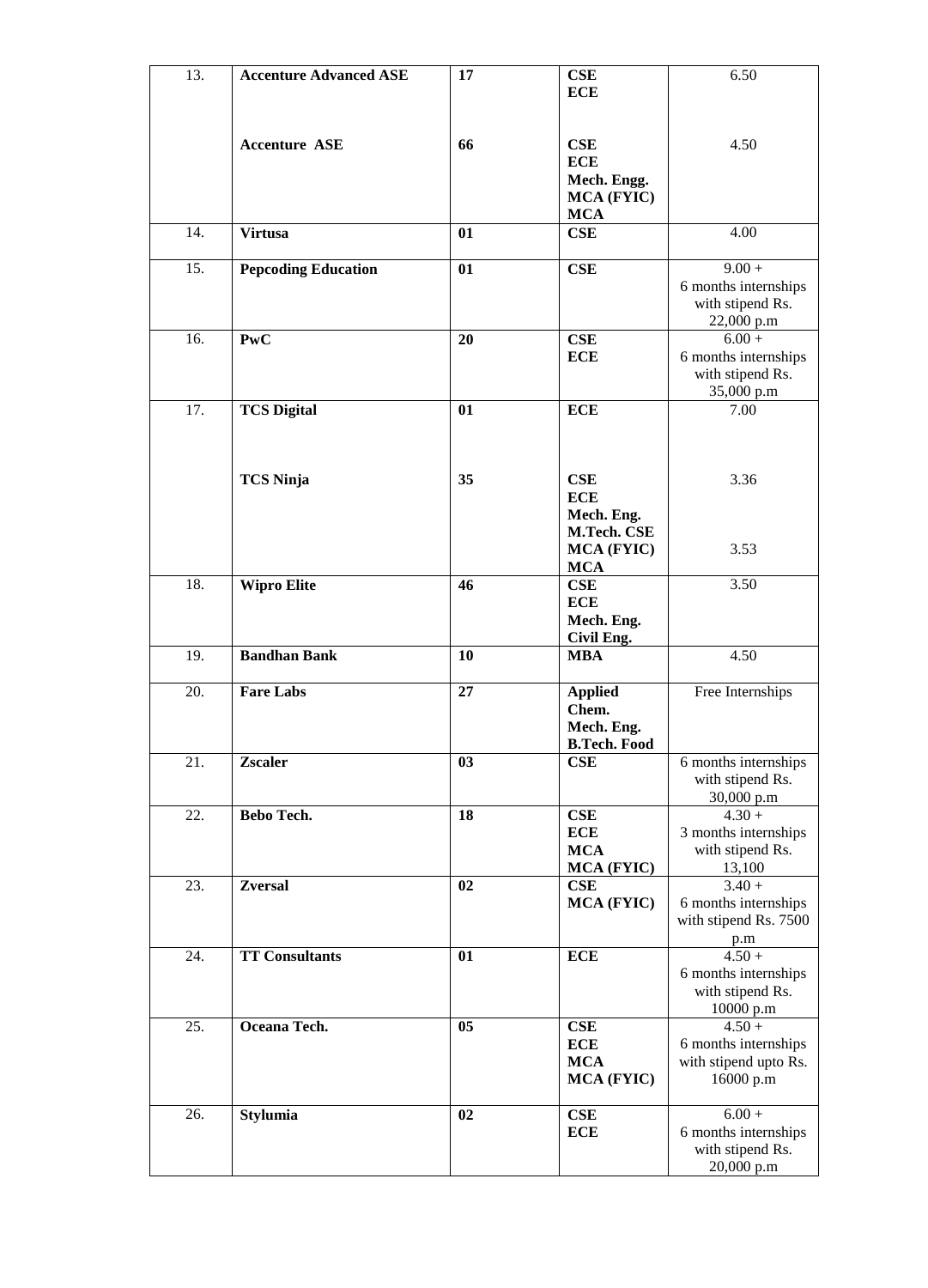| 27. | <b>Amazon</b>               | 01             | <b>CSE</b>                  | 6 months Internship   |
|-----|-----------------------------|----------------|-----------------------------|-----------------------|
|     |                             |                |                             | with stipend Rs.      |
|     |                             |                |                             | 80000 p.m.            |
|     |                             |                |                             |                       |
| 28. | <b>Advance Solutions</b>    | 06             | <b>CSE</b>                  | 3.00 to $6.00 +$      |
|     |                             |                | <b>ECE</b>                  | 6 months Internship   |
|     |                             |                |                             | with stipend Rs.      |
|     |                             |                |                             | 15000 p.m.            |
| 29. | <b>Khanna Paper</b>         | 05             | <b>MBA</b>                  | Internship            |
|     |                             |                |                             | With Stipend          |
|     |                             |                |                             | Rs. 10,000 pm         |
| 30. | <b>Wipro</b>                | 30             | Aff. Colleges               | Rs. 23,000 Stipend +  |
|     |                             |                |                             | Free M.Tech.          |
| 31. | <b>HDFC</b> Life            | 10             |                             | 4.25                  |
|     |                             |                | <b>MBA</b>                  |                       |
| 32. |                             |                | <b>MCA</b>                  | 4.50                  |
|     | <b>IBM</b>                  | 01             |                             |                       |
|     |                             |                |                             |                       |
| 33. | <b>SBI MUTUAL FUND</b>      | 14             | <b>MBA</b>                  | Free Internships      |
|     |                             |                |                             |                       |
| 34. | <b>ICICI Securities</b>     | 14             | <b>MBA</b>                  | 3.82                  |
|     |                             |                |                             |                       |
| 35. | <b>Black N Green</b>        | 02             | <b>CSE</b>                  | 5.00 to $8.00 +$      |
|     |                             |                |                             | 6 months Internship   |
|     |                             |                |                             | with stipend Rs.      |
|     |                             |                |                             | 25000 p.m.            |
| 36. | <b>All Agri Online</b>      | 50             | <b>MBA</b>                  | Free Internships      |
|     |                             |                | <b>B.Com</b>                |                       |
| 37. | <b>EXL Service</b>          | 01             | <b>ECE</b>                  | $3.50 +$              |
|     |                             |                |                             | 6 months Internship   |
|     |                             |                |                             | with stipend Rs.      |
|     |                             |                |                             | 15000 p.m.            |
| 38. | Zoxima                      | 0 <sub>3</sub> | <b>CSE</b>                  | $4.00 +$              |
|     |                             |                |                             | 6 months Internship   |
|     |                             |                |                             | with stipend Rs.      |
|     |                             |                |                             | 10000 p.m.            |
| 39. | <b>Smart Serv</b>           | 04             | <b>CSE</b>                  | $9.67 +$              |
|     |                             |                | <b>ECE</b>                  | 6 months Internship   |
|     |                             |                |                             | with stipend Rs.      |
|     |                             |                |                             | 25000 p.m.            |
| 40. | Accenture                   | 22             | <b>B.Com</b>                | 3.33                  |
|     |                             |                | Aff. Colleges               |                       |
|     |                             |                |                             |                       |
| 41. | <b>IndiaMart</b>            | 01             | $\ensuremath{\mathsf{CSE}}$ | $8.00 +$              |
|     |                             |                |                             | 6 months Internship   |
|     |                             |                |                             | with stipend Rs.      |
|     |                             |                |                             | 50000 p.m.            |
| 42. | Kochar Tech.                | 09             | <b>MBA</b>                  | Free Internship       |
|     |                             |                |                             |                       |
| 43. | <b>Relinns Technologies</b> | 04             | $\ensuremath{\mathsf{CSE}}$ | $4.00 +$              |
|     |                             |                | <b>MCA</b>                  | 6 months Internship   |
|     |                             |                | MCA (FYIC)                  | with stipend Rs. 7000 |
|     |                             |                |                             | p.m.                  |
| 44. | <b>HDFC Bank</b>            | 06             | <b>MBA</b>                  | 4.23                  |
|     |                             |                |                             |                       |
| 45. | Mind Infotech.              | 04             | <b>CSE</b>                  | 3.50                  |
|     |                             |                | MCA (FYIC)                  |                       |
| 46. | <b>TCS</b>                  | 01             | <b>MBA</b>                  | $\overline{5.79}$     |
|     |                             |                |                             |                       |
| 47. | <b>ICICI Prudential</b>     | 12             | <b>MBA</b>                  | 4.33                  |
|     |                             |                |                             |                       |
| 48. | <b>Zscaler</b>              | 02             | CSE                         | 6 months Internship   |
|     |                             |                | $\rm ECE$                   | with stipend Rs.      |
|     |                             |                |                             | 50,000 p.m.           |
| 49. | <b>L&amp;T</b> Technology   | 08             | $\ensuremath{\mathsf{CSE}}$ | 4.00                  |
|     |                             |                | $\rm ECE$                   |                       |
|     |                             |                |                             |                       |